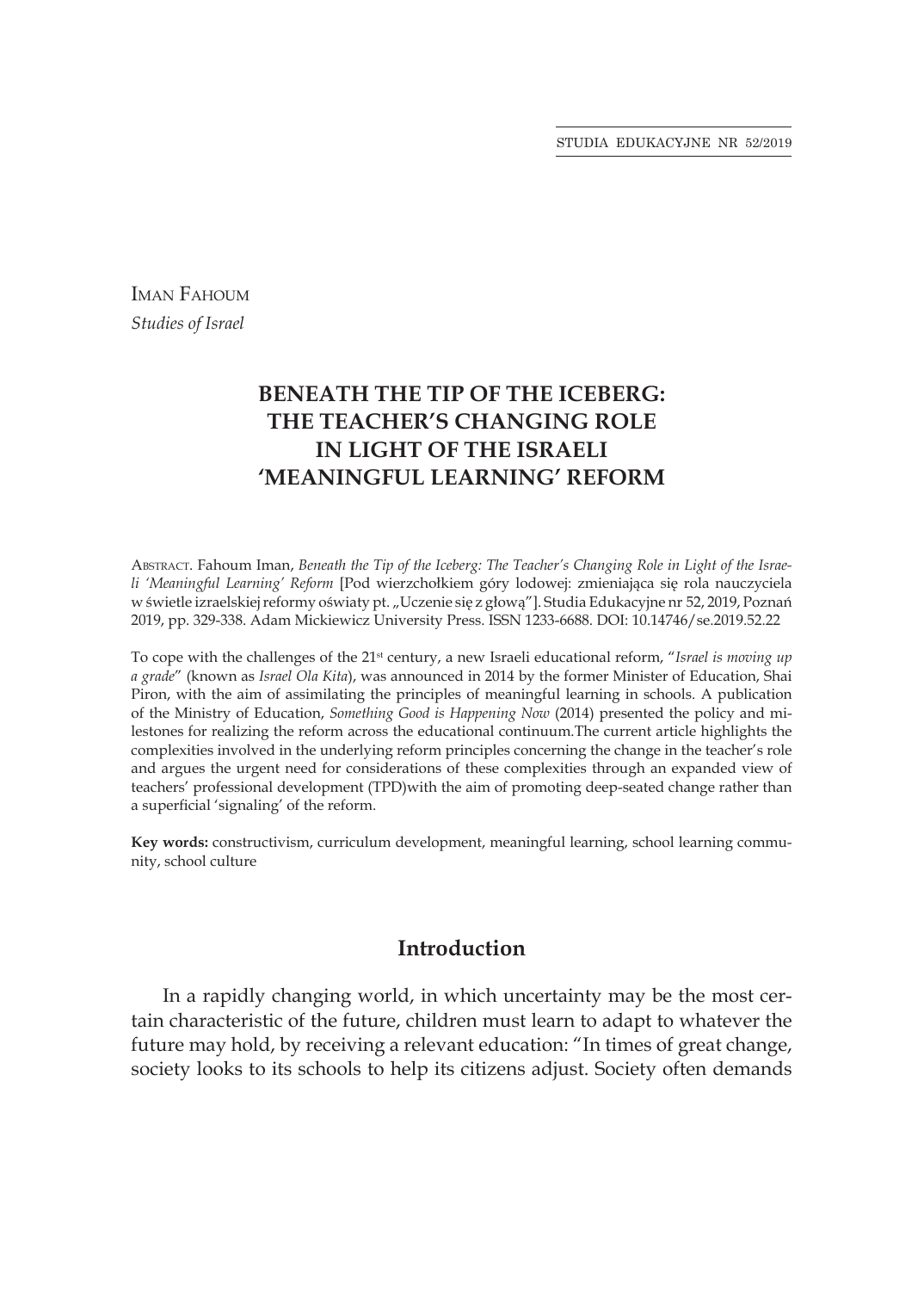that the schools modify their programs so that students will be able to function more effectively in current times."<sup>1</sup>

The issue of improving the quality of education has been a consistent policy aspiration in many countries.<sup>2</sup> International comparative testing and the availability of international comparative data concerning student achievements have increased the global level of awareness and competitiveness in this field.<sup>3</sup> This has had a considerable impact on policymakers; they are constantly in a pursuit of a successful reform plan.<sup>4</sup>

Israeli students' academic achievements remain among the lowest of the industrialized countries and are characterized by a widening achievement gap, as evidenced in various international comparative examination studies.<sup>5</sup> To cope with the educational challenges of the 21<sup>st</sup> century and to raise students' achievement, and thus the status of Israel in international tests and surveys, a new Israeli educational reform, "*Israel is moving up a grade*" (known as *Israel Ola Kita*), was announced in 2014 by the former Minister of Education, Shai Piron, with the aim of assimilating the principles of meaningful learning in schools. The reform is also known as the *Meaningful Learning Reform* across the educational and public community in Israel.

By reading the documents regarding the "*Israel is moving up a grade*" reform, published on the Ministry of Education website, one may notice that the reform is very broad and quite ambitious. It sets out the principles of meaningful learning and assigns responsibility for the challenges of their assimilation in schools.<sup>6</sup> The State Comptroller's report, August 2017, sharply criticizes the Ministry of Education for its process of assimilating *Meaningful Learning*, including reference to the lack of a comprehensive professional development program for teachers.<sup>7</sup>

<sup>1</sup> A.C. Ornstein, F. Hunkins, *Curriculum: Foundations, principles and theory*, (2nd ed), Boston 1993, p. 210.

<sup>2</sup> A. Harris, *Big change question: Does politics help or hinder education change?* Journal of Educational Change, 2009, 10(1), p. 63-69; T. Townsend, *International handbook of school effectiveness and school improvement*, Dordrecht 2007.

<sup>3</sup> E. Kalenze, *Education is upside-down: Reframing reform to focus on the right problems*, London 2014.

<sup>4</sup> M.A. Gawlik, *Shared sensemaking: How charter school leaders ascribe meaning to accountability*, Journal of Educational Administration, 2015, 53(3), p. 393-415.

<sup>5</sup> I. BenDavid-Hadar, *School finance policy and social justice*, International Journal of Educational Development, 2016, 46, p. 166-174.

<sup>6</sup> Israeli Ministry of Education, Something Good Is Happening Now, Milestones of Meaningful Learning, 2014. (Hebrew). Retrieved September 22, 2018, from http://cms.education. gov.il/NR/rdonlyres/126241AF-D044-42EA-BF7B-7660760C7263/193744/MashehuTovKore-Acshaiv.pdf

<sup>7</sup> The State Comptroller, State Comptroller Report – Ministry of Education – Promoting meaningful learning in schools, The State Comptroller, Jerusalem 2017. Retrieved September 22, 2018, from https://www.google.co.il/url?sa=t&rct=j&q=&esrc=s&source=web&cd=1&ved=2ahU-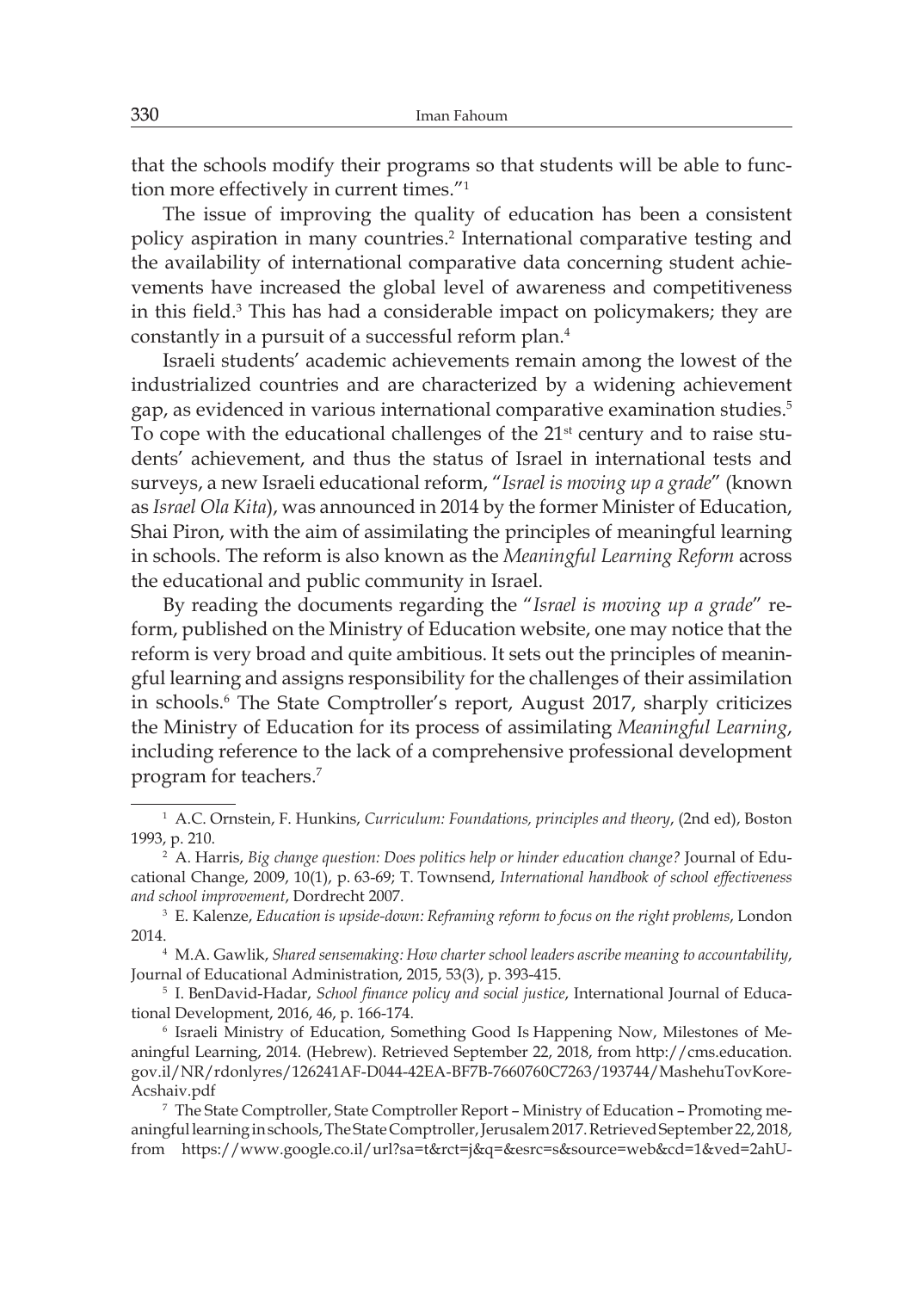To change education, it is necessary to do so through teachers. Changing the role of teachers in order toimprove the quality of teaching continues to be one of the major objectives of most educational reforms.

This article highlights the complexities involved in the underlying reform principles concerning the change in the teacher's role and argues the urgent need for considerations of these complexities through an expanded view of teachers' professional development with the aim of promoting deep-seated change rather than a superficial 'signaling' of the reform.

## **The teacher's changing role in light of the Israeli reform**

The reform calls for significant changes in the teacher's role, $^s$  including:

1. Substantial changes in teaching and assessment methods, stressing the teacher's directing and guiding role; the teacher directs the student to sources of information, guides the learning process, promotes inquiry-based learning among students, points to various sources of knowledge, stresses the legitimacy of variance, and encourages feedback from peers as it promotes learning.

2. Encouraging schools to rearrange curriculum contents in new multidisciplinary and interdisciplinary structures that promote meaningful learning.

3. Cultivating school teams into a school professional learning community (SPLC).

## **Beneath the tip of the iceberg: the teacher's changing role**

**Changing teaching methods**: A focus on meaningful learning is consistent with constructivism. Central to constructivism is the notion that learners play an active role in 'constructing' their own meaning. Knowledge is not seen as fixed and existing independently outside the learner. Rather, learning is a process of accommodation or adaptation based on new experiences or ideas.<sup>9</sup> Constructivism represents one of the big ideas in education. Its implications for how teachers teach and learn to teach are enormous. Constructivist pedagogies, according to many educators, represent a synthesis of cognitive

KEwj\_nMyI4NbdAhVI\_qQKHQHoBLUQFjAAegQIARAC&url=http%3A%2F%2Fwww.mevaker.gov.il%2Fhe%2FReports%2FReport\_627%2Fc54d0e9e-2854-4cce-9623-66a6b2546c88%2F-210-schools.docx&usg=AOvVaw3xeZYSv

<sup>8</sup> Israeli Ministry of Education 2014, p. 14-17.

<sup>9</sup> P. Jenlick, K. Kinnucan-Welsch, *Learning ways of caring, learning ways of knowing through communities of professional development*, Journal for a Just and Caring Education, 1999, 5(4), p. 367- 386.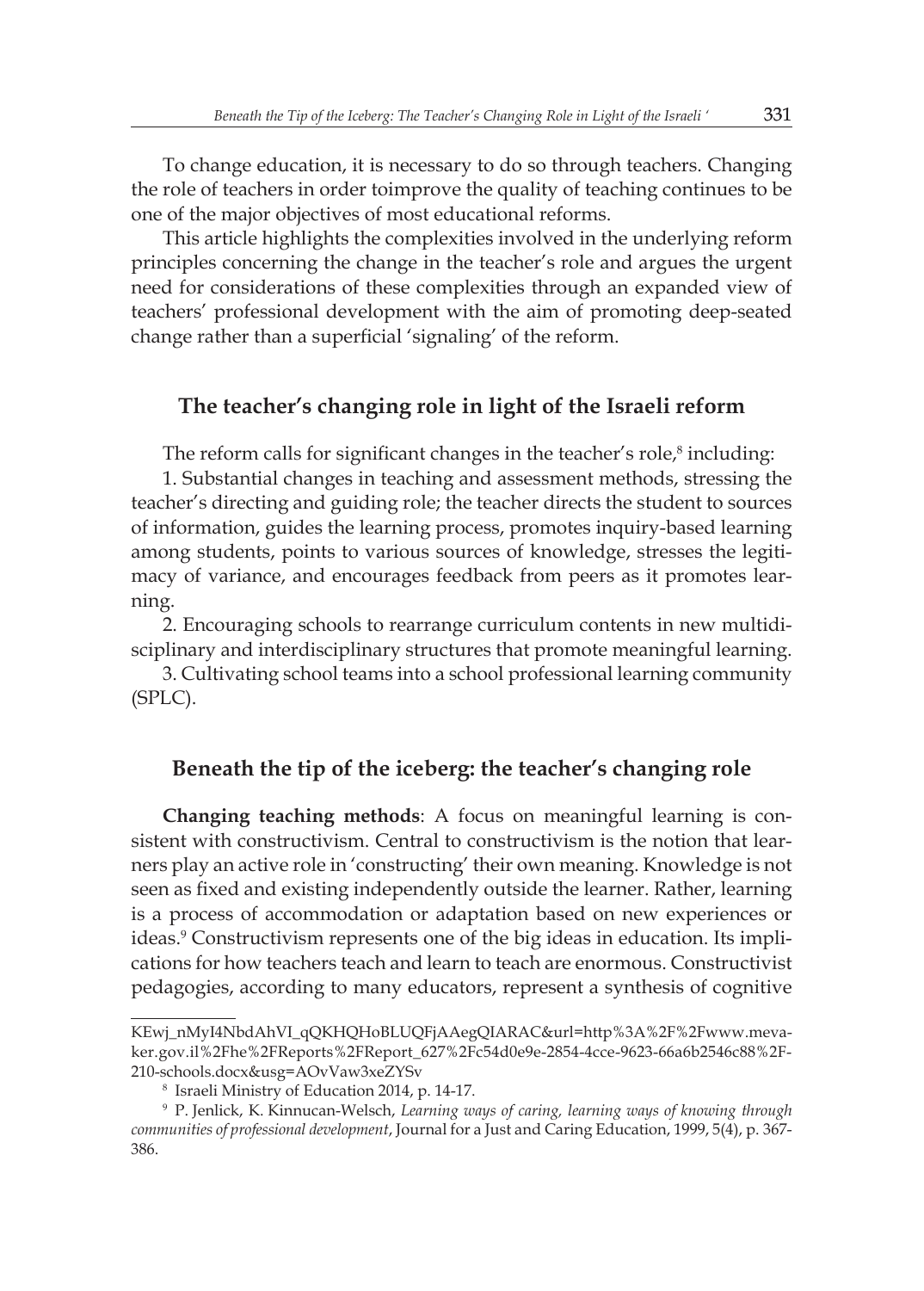and social perspectives, where knowledge is viewed as personally constructed, focusing upon individual cognitive processes and socially mediated, emphasizing the social processes of meaning-making.10 According to Grennon Brooks and Brooks,<sup>11</sup> it aims to help learners "internalize and reshape, or transform, new information". Based on Windschitl,<sup>12</sup> the act of teaching is being reframed as "co-constructing knowledge with students, acting as a conceptual change agent, mentoring apprentices through the zone of proximal development and supporting a community of learners". Thus, a constructivist teacher constantly encourages his or her students to question themselves and their strategies in order to assess how the learning activity is helping them to gain understanding, and thus they learn how to learn.

The principles of constructivism appeal to our modern views of learning and knowledge, yet they conflict with traditional practices. One of the most significant findings in the literature on educational change indicates that despite the investment of many resources in reforms, many of these attempts fail. This is partially due to the fact that teachers tend to teach students in the same manner as they have been taught.<sup>13</sup>

Theoretical and empirical research has indicated that teachers' personal epistemologies affect their choices regarding teaching practices, such as teaching strategies and teaching materials, how they might consider educational reform, and how they view professional development.<sup>14</sup> Therefore, teachers should be encouraged to explore their beliefs, attitudes and mindsets about teaching as part of the change process.<sup>15</sup> A growing body of research indicates the role of explicit critical reflection in changing teachers' epistemic beliefs.<sup>16</sup>

<sup>10</sup> M. Windschitl, *Framing constructivism in practice as the negotiation of dilemmas: an analysis of the conceptual, pedagogical, cultural, and political challenges facing teachers*, Review of Educational Research, 2002, 72(2), p. 131-175.

<sup>11</sup> J. Grennon Brooks, M. Brooks, *In search of understanding: the case for constructivist classrooms, Virginia*, Alexandria 1993, p. 15.

<sup>12</sup> M. Windschitl, *Framing constructivism in practice*, p. 135.

<sup>13</sup> S.B. Sarason, *Revisiting «The Culture of the School and the Problem of Change»*, New York 1996.

<sup>14</sup> F. Feucht, *The nature of epistemic climates in elementary classrooms* (Unpublished Doctoral Dissertation), Las Vegas 2008; F. Feucht, L.D. Bendixen, *Personal epistemology in the classroom: A welcome and guide for the reader*, [In:] *Personal Epistemology in the Classroom*, Eds. L. Bendixen, F. Feucht, New York 2010, p. 3-28; H. Patrick, P. Pintrich, *Conceptual Change in teachers' intuitive conceptions and epistemological beliefs*, [In:] *Understanding and teaching the intuitive mind*s, Eds. B. Torf, R.J. Sternberg, Mahwah, NJ 2001, p. 117-143; G. Schraw, L. Olafson, *Teacher's epistemological worldviews and educational practices*, Issues in Education, 2002, 8(2), p. 99-148; C.C. Tsai, *Nested epistemologies: Science teachers' beliefs of teaching, learning and scienc*e, International Journal of Science Education, 2002, 24, p. 771-783.

<sup>15</sup> P. Senge et al., *Schools that learn*, New York 2000.

<sup>16</sup> J. Lunn Brownlee et al., *Changes in preservice teachers' personal epistemologies*, [In:] *Handbook of epistemic cognition*, Eds. J.A. Greene, W.A. Sandoval, I. Bråten, New York 2016, p. 300-317. Re-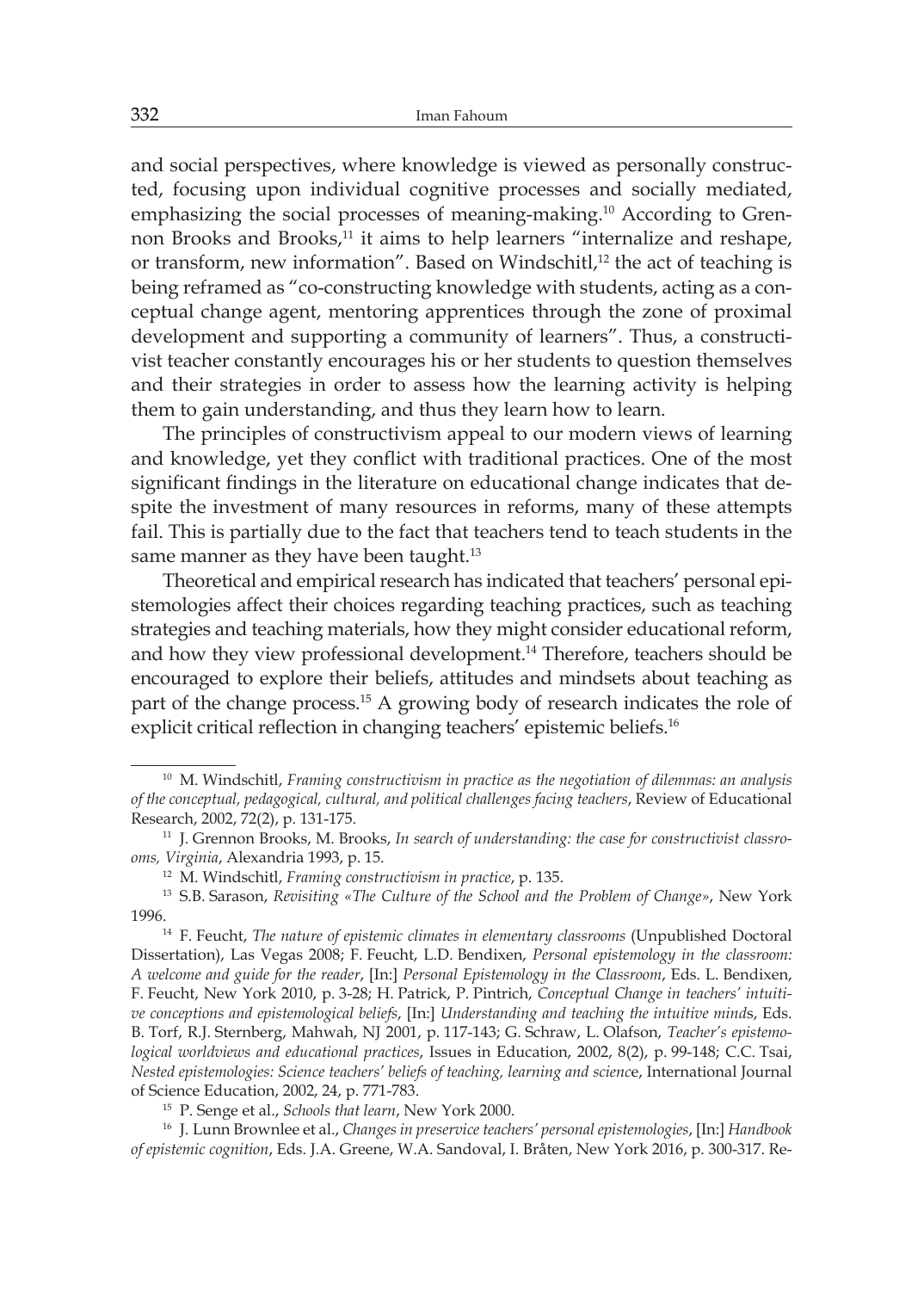The explanations above support the idea of TPD frameworks, in which teachers are encouraged to explore and challenge their own personal epistemologies by investigating their current practices and reflecting critically, both in action and on their own actions.

**Rearranging the curriculum**: The most common curriculum design in the Israeli school system is a *discipline-based* design. According to Toohey,17 it is the most common design in universities and it is centered on the conceptual structure of discipline and development of discipline-based knowledge.

According to the reform, learning would be considered meaningful if it were relevant to the learners' real world, and helped them to analyze, understand and solve complex issues they were predicted to be able to deal with. Our natural and rational ways of understanding the world are not built according to the rules of discipline and even contradict them. Meaningful learning occurs when students develop the desired knowledge and cognitive processes for successful problem-solving. Problem-solving involves devising a way of achieving a goal that has never previously been achieved; that is, figuring out how to change a situation from its given state into a goal state.<sup>18</sup> One may conclude that the Israeli reform policymakers acknowledge that Israeli curriculum design, which is mainly Discipline-Design, satisfy neither the educational challenges of the 21st century nor the aims of the Israeli reform. At the same time, by maintaining a discipline-based curriculum design, reform stakeholders encourage school teachers to rearrange curriculum contents into new multidisciplinary and interdisciplinary structures, bestowing them with the autonomy and responsibility for that, while ignoring the complexity of this demand. In its subtext, the Israeli reform, in this context, is calling for another major change in the paradigm of the teacher's role; from practicing the curriculum into reshaping and developing the curriculum.

Tyler<sup>19</sup> defines curriculum development as "developing the plans for an educational program, including the identification and selection of educational objectives, the selection of learning experiences, the organization of the learning experiences, and the evaluation of the educational program". Accordingly, teachers' involvement in curriculum development is neither to be viewed as a simple process nor to be regarded as a simple task.

trieved from https://books.google.co.il/books?hl=en&lr=&id=uYpwCwAAQBAJ&oi=fnd&pg=PT415&ots=\_shVAmKxcd&sig=PwT6bWOQbdS\_K12rs6KwsBEq6KI&redir\_esc=y#v=onepage&q&f=false

<sup>17</sup> S. Toohey, *Designing courses for higher education*, Philadelphia 1999.

<sup>18</sup> R.E. Mayer, *Thinking, problem solving, cognition*, New York 1992.

<sup>19</sup> R.W. Tyler, S*pecific approaches to curriculum development*, [In:] *Curriculum and instruction*, Ed. H. Giroux, Berkeley 1981, p. 17-18.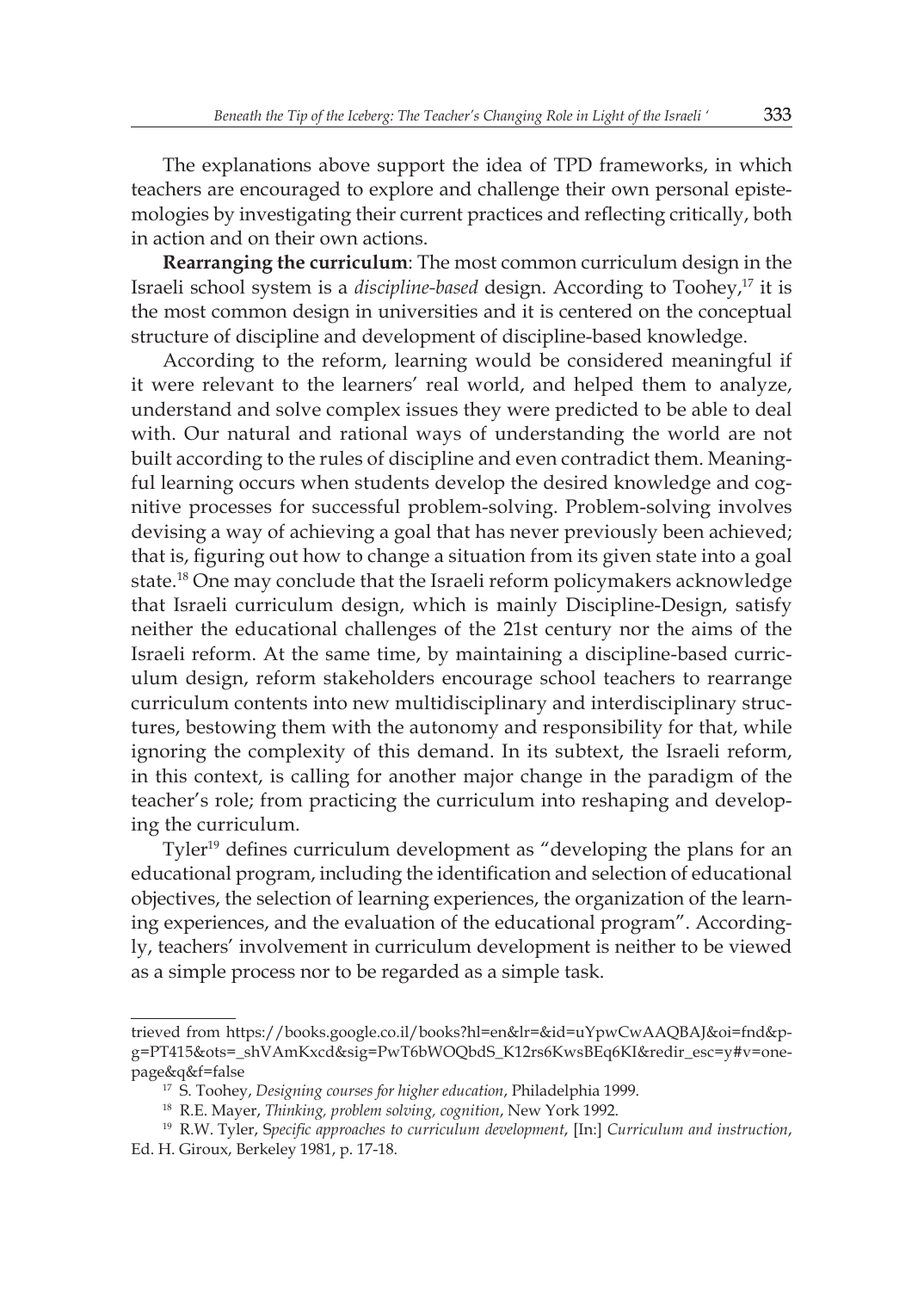The Research supports teachers' involvement in curriculum design and development. Fullan<sup>20</sup> found that the level of teacher involvement is central to curriculum development and leads to an effective achievement of educational reform. It is the teachers who are the tools, means, and the key to developing an appropriate, motivating and relevant curriculum.<sup>21</sup> Yet, in the absence of corresponding fundamental changes in teacher education and professional development, in learning and teaching resources and so on, it is unlikely that the reform will achieve its desired outcomes. Developing the required skills to achieve the goals of the reform among teachers is essential to creating sustainable change and motivation for change among teachers.<sup>22</sup> Several studies discuss the link between educational reforms and the resulting changes in teachers' roles.<sup>23</sup> A change which teachers are unfamiliar with will most probably face resistance.<sup>24</sup>

If teachers are to become their own curriculum developers, what skills do they need? How can the development of these skills be promoted? What degree of autonomy do they have? Do they have the professional knowledge needed, including content knowledge, general pedagogical knowledge (how to teach) and pedagogical content knowledge (why teach in this way)? How can we plan a TPD that corresponds to teachers' professional needs? These are only a few suggested questions among many to be considered before addressing such an ambitious expectation from teachers.

**School professional learning community, a challenge or an opportunity?** To take on the complexity of the considerations that the reform requires in order to be rooted and grow within the school community, teachers should be prepared and supported. The Israeli Ministry of Education, realizing that, stated that schools should develop into professional learning communities and defined the goal of professional development as helping teachers expand their knowledge, developing a new approach to teaching, and promoting meaningful learning.<sup>25</sup>

An overview of the research literature indicates several characteristics of the school professional learning community: Common vision, Values, and Norms; share daccountability for student learning, collaboration with a focus on learning.

<sup>20</sup> M. Fullan, *The meaning of educational change*, New York 1991.

<sup>21</sup> R. Bolstad, *School-based curriculum development: Redefining the term for New Zealand schools today andtomorrow*, 2004. Retrieved from http://www.nzcer.org.nz/pdfs/13514.pdf

<sup>22</sup> B. Levin, M. Fullan, *Learning about system renewal*, Educational Management Administration & Leadership, 2008, 36(2), p. 289-303.

<sup>23</sup> L.B. Beyer, M.W. Apple, *The curriculum: Problems, politics, and possibilities*, Albany 1998; I. Smyth, G. Shacklock, *Re-making teaching: Ideology, policy and practice*, London 1998.

<sup>24</sup> E.R.Hinde, *School culture and change: An examination of the effects of school culture on the process of change*, Essays in Education, 11, 2004.

<sup>25</sup> Israeli Ministry of Education, 2014, p. 26.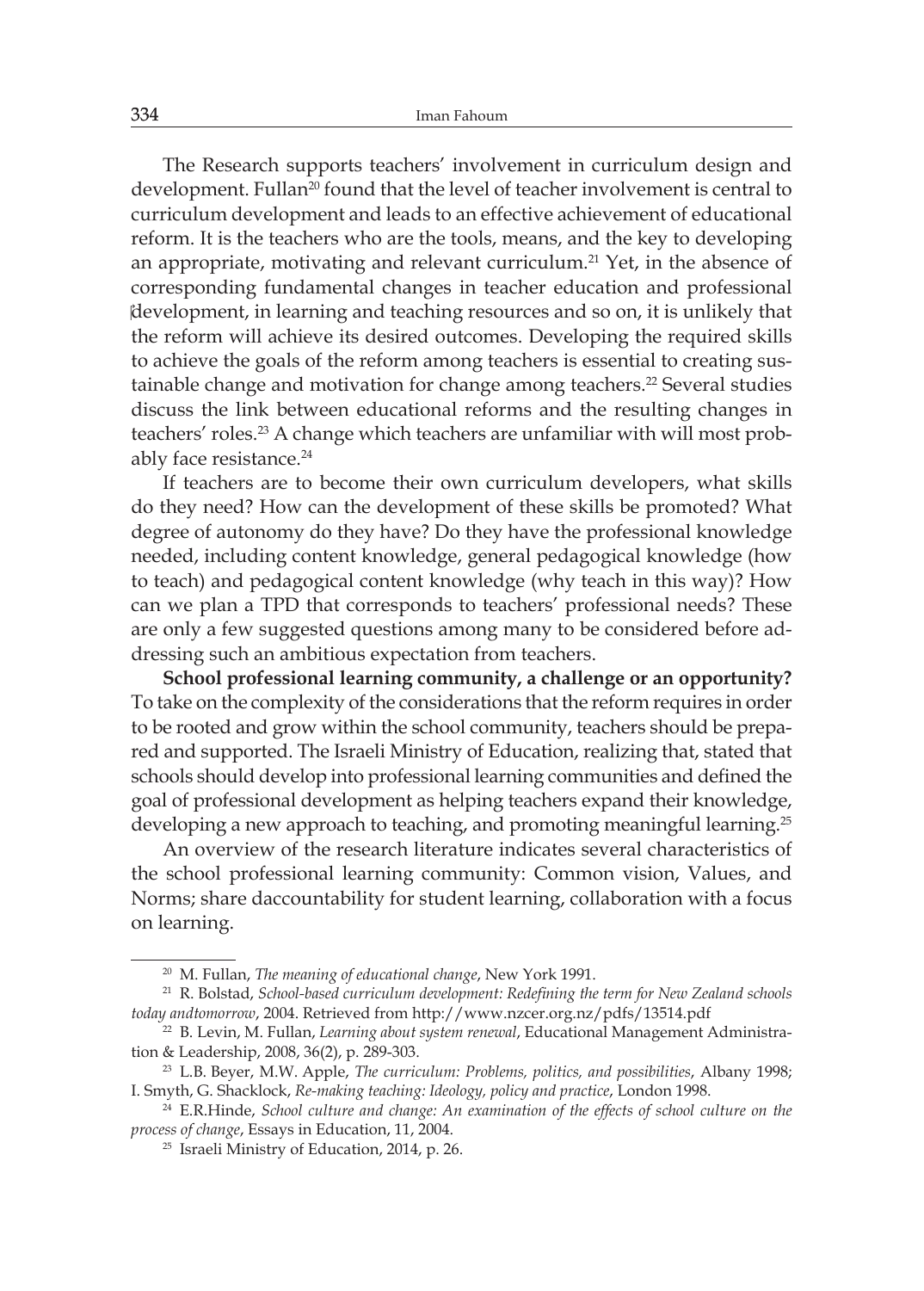While the reform calls for the development of schools into a professional learning community that promotes students learning through improving teachers' practices and expertise by combining theory and practice, there are still many challenges on the way to achieving that, particularly in junior high schools. In addition, practical models for teachers' professional development that enable principles to progress with the reform are still hardly recognized. A review of the literature reveals that there is not enough current information about professional learning communities in intermediate schools in Israel and their effectiveness. Schools need to continuously assess themselves and have the goal toward self-actualizing.<sup>26</sup> In junior high schools, the traditional structure of a community of teachers usually exists, including teachers who teach a specific field of knowledge, while the multidisciplinary model requires setting goals, evaluation of methods, and a joint curriculum for teachers from different disciplines.<sup>27</sup> The school learning community corresponds with the social constructivist view of learning.

The school learning community affects school culture.<sup>28</sup> School culture can be defined as the guiding beliefs and values evident in the way a school operates.<sup>29</sup> Several studies discuss the relationship between school culture and the success or failure of a reform. "The characteristics, traditions, and organizational dynamics of school systems are more or less lethal obstacles to achieving even modest, narrow goals."<sup>30</sup> A shared ethos regarding change among teachers has a critical influence on the degree of willingness of teachers to change. Regardless of the 'official' documents of the Israeli reform and recommendations at the Ministry of Education or district level, it is important to investigate and gain school teams perspectives, beliefs and epistemologies, as they are the real players in the field of education. Their perceptions and experiences determine whether the reform will remain at the level of policy documents and superficial performance or will change the reality of the education system in the country. According to Finnan,<sup>31</sup> in order for schools to accept the reform, reform assumptions and school assumptions grounded in school cul-

<sup>26</sup> C.D. Glickman, S.P. Gordon, J.M. Ross-Gordon, *The basic guide to supervision and instructional leadership* (3rd ed.), Boston 2013, p. 293.

<sup>27</sup> R. Bolam et al., *Creating and sustaining professional learning communities,* Research Report Number 637, London 2005, England.

<sup>28</sup> M. Morrissey, *Professional learning communities: An ongoing exploration*. Austin, TX: Southwest Educational Development Laboratory, 2000. Retrieved September 22, 2018, from http:// www.sedl.org/pubs/change45/plc-ongoing.pdf

<sup>29</sup> M. Fullan, *The new meaning of educational change*, New York 2007.

<sup>30</sup> S.B. Sarason, *The predictable failure of educational reform. Can we change course before it's too late?* San Francisco 1990, p. 12.

<sup>31</sup> C. Finnan, *Implementing school reform models: Why is it so hard for some schools and easy for others?* New Orleans 2000.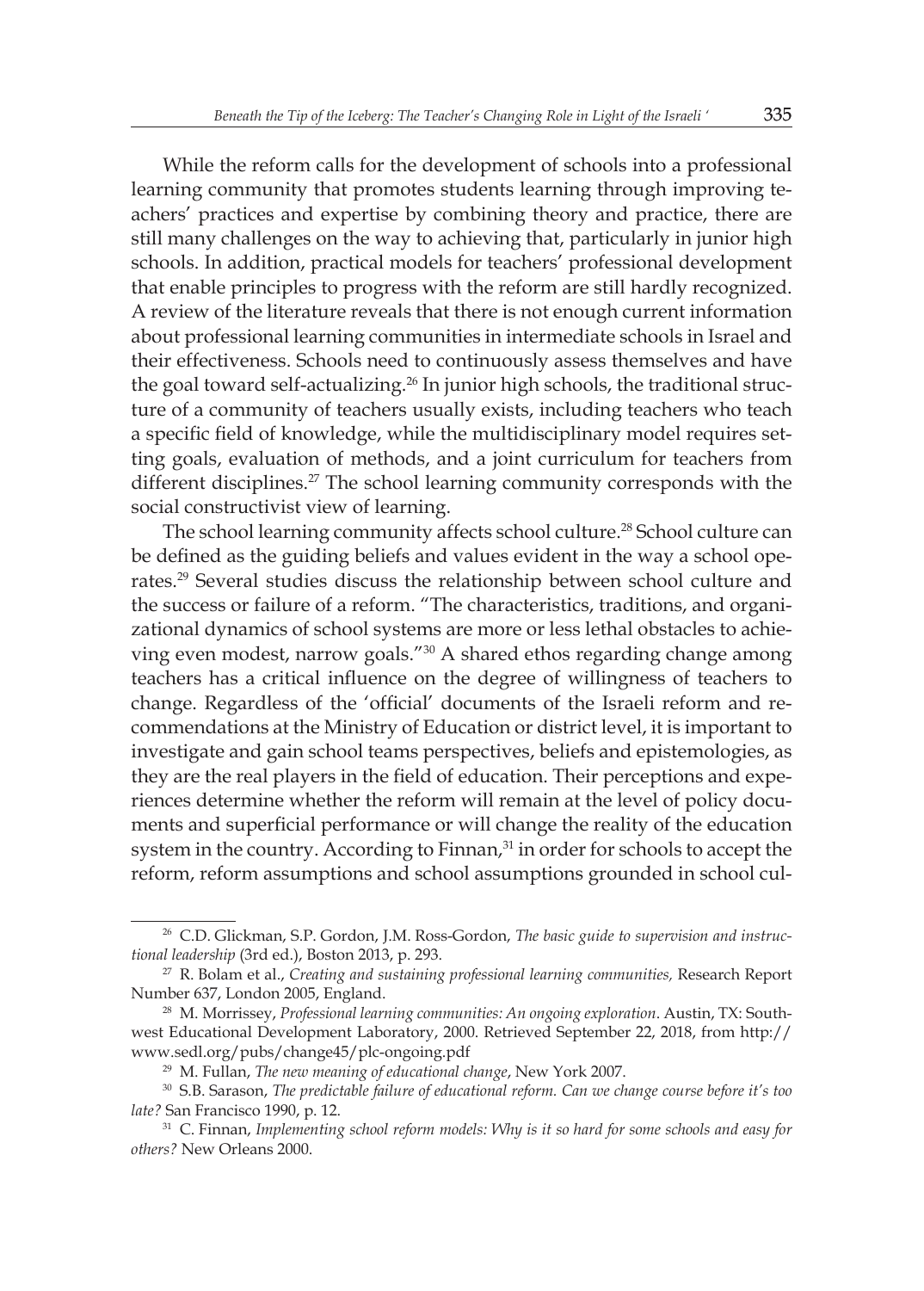ture must be well matched and compatible. This requires that school culture is to be analyzed and raised to the consciousness of the school staff.

#### **Discussion and Conclusions**

The Israeli reform is very broad and ambitious and it indicates significant changes in the teacher's role. Teachers' commitment to change and the way they understand and apply the ideas of the reform depend, to a large extent, on their beliefs and epistemologies and on their knowledge, skills and school culture. If a school is to be the center of a change, then teachers should have the opportunity to experience the change they are supposed to lead. Promoting Meaningful Learning among students is difficult without promoting Meaningful Learning among teachers.

The Israeli *Meaningful Learning* reform relies on the principles of constructivism. An expanded view of teachers' professional development (TPD) combining theory and practice and taking into consideration all the reform resources is needed to support teachers to take on the complexity of considerations that the reform requires to be rooted and grow within the school community. Curriculum Inquiry with the aim of developing a school-based curriculum corresponding to Meaningful Learning principles in the context of school participatory action research can be a good idea for such TPD and a good strategy to treat teachers' private beliefs and epistemologies, develop the school into a learning community and reconstruct school culture.

#### **BIBLIOGRAPHY**

- BenDavid-Hadar I., *School finance policy and social justice*, International Journal of Educational Development, 2016, 46.
- Beyer L.E., Apple M.W., *The curriculum: Problems, politics, and possibilities*, Suny Press, Albany 1998.
- Bolam R., McMahon A., Stoll L., Thomas S., Wallace M., *Creating and sustaining professional learning communities. Research Report Number 637*, General Teaching Council for England, Department for Education and Skills, London 2005, England.
- Bolstad R., *School-based curriculum development: Redefining the term for New Zealand schools today and tomorrow*, 2004. Retrieved from http://www.nzcer.org.nz/pdfs/13514.pdf
- Feucht F., *The nature of epistemic climates in elementary classrooms* (unpublished Doctoral Dissertation), University of Las Vegas, Las Vegas 2008.
- Feucht F., Bendixen L.D., *Personal epistemology in the classroom: A welcome and guide for the reader*, [In:] *Personal Epistemology in the Classroom*, Eds. L. Bendixen, F. Feucht, Cambridge University Press, New York 2010.
- Finnan C., *Implementing school reform models: Why is it so hard for some schools and easy for others?* Paper presented at the meeting of the American Educational Research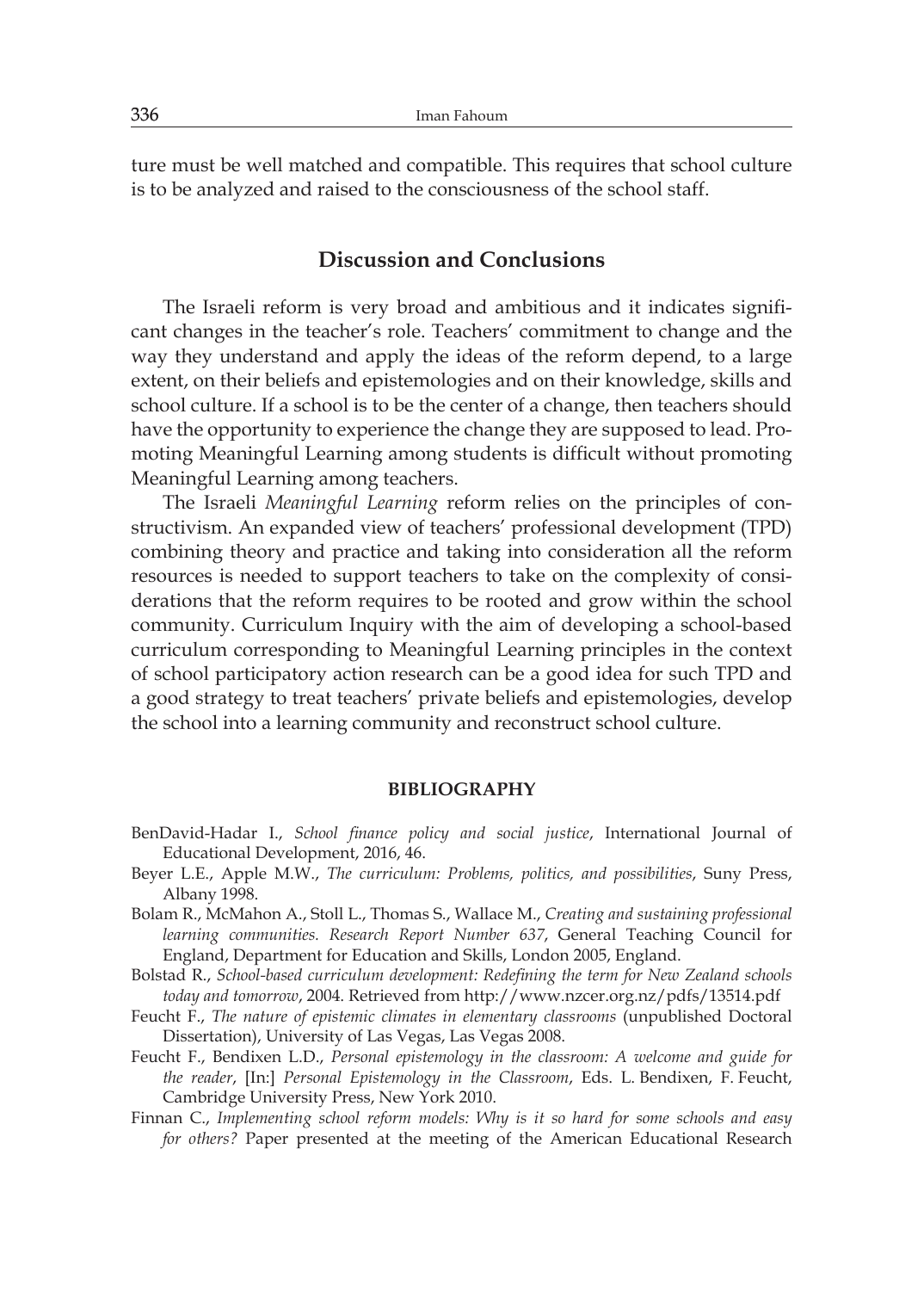Association, (ERIC Document Reproduction Service No. ED446356), New Orleans 2000.

- Fullan M., *The meaning of educational change*, Teacher College Press, New York 1991.
- Fullan M., *The new meaning of educational change*, Routledge, New York 2007.
- Gawlik M.A., *Shared sensemaking: How charter school leaders ascribe meaning to accountability*, Journal of Educational Administration, 2015, 53(3).
- Glickman C.D., Gordon S.P., Ross-Gordon J.M., *The basic guide to supervision and instructional leadership* (3rd ed.), Pearson, Boston 2013.
- Grennon Brooks J., Brooks M., *In search of understanding: the case for constructivist classrooms*, Association for Supervision and Curriculum Development, Alexandria, Virginia 1993.
- Harris A., *Big change question: Does politics help or hinder education change?* Journal of Educational Change, 2009, 10(1).
- Hinde E.R., *School culture and change: An examination of the effects of school culture on the process of change*, Essays in Education, 2004, 11.
- Israeli Ministry of Education, *Something Good Is Happening Now, Milestones of Meaningful Learning*, 2014. (Hebrew). Retrieved September 22, 2018, from http://cms.education. gov.il/NR/rdonlyres/126241AF-D044-42EA-BF7B-7660760C7263/193744/ MashehuTovKoreAcshaiv.pdf
- Jenlick P., Kinnucan-Welsch K., *Learning ways of caring, learning ways of knowing through communities of professional development*, Journal for a Just and Caring Education, 1999, 5(4).
- Kalenze E., *Education is upside-down: Reframing reform to focus on the right problems*, Rowman & Littlefield, London 2014, UK.
- Levin B., Fullan M., *Learning about system renewal*, Educational Management Administration & Leadership, 2008).36(2).
- Lunn Brownlee J., Schraw G., Walker S., Ryan M., *Changes in preservice teachers' personal epistemologies*, [In:] *Handbook of epistemic cognition*, Eds. J.A. Greene, W.A. Sandoval, I. Bråten, Routledge, New York 2016. Retrieved from https://books.google. co.il/books?hl=en&lr=&id=uYpwCwAAQBAJ&oi=fnd&pg=PT415&ots=\_ shVAmKxcd&sig=PwT6bWOQbdS\_K12rs6KwsBEq6KI&redir\_esc=y#v=onepage &q&f=false
- Mayer R.E., *Thinking, problem solving, cognition*, Freeman, New York 1992.
- Morrissey M., *Professional learning communities: An ongoing exploration*, Southwest Educational Development Laboratory, Austin 2000, TX. Retrieved September 22, 2018, from http://www.sedl.org/pubs/change45/plc-ongoing.pdf
- Ornstein A.C., Hunkins F., *Curriculum: Foundations, principles and theory* (2nd ed.), Allyn and Bacon, Boston 1993.
- Patrick H., Pintrich P., *Conceptual Change in teachers' intuitive conceptions and epistemological beliefs*, [In:] *Understanding and teaching the intuitive minds*, Eds. B. Torf, R.J. Sternberg, Lawrence Erlbaum Associates, Mahwah, NJ 2001.
- Sarason S.B., *The predictable failure of educational reform. Can we change course before it's too late?* Jossey-Bass, San Francisco, CA 1990.
- Sarason S.B., *Revisiting «The Culture of the School and the Problem of Change»*, Teachers College Press, New York 1996.
- Schraw G., Olafson L., *Teacher's epistemological worldviews and educational practices*, Issues in Education, 2002, 8(2).
- Senge P., Cambron-McCabe N., Lucas T., Smith B., Dutton J., Kleiner A., *Schools that learn*, Doubleday/Currency, New York 2000.